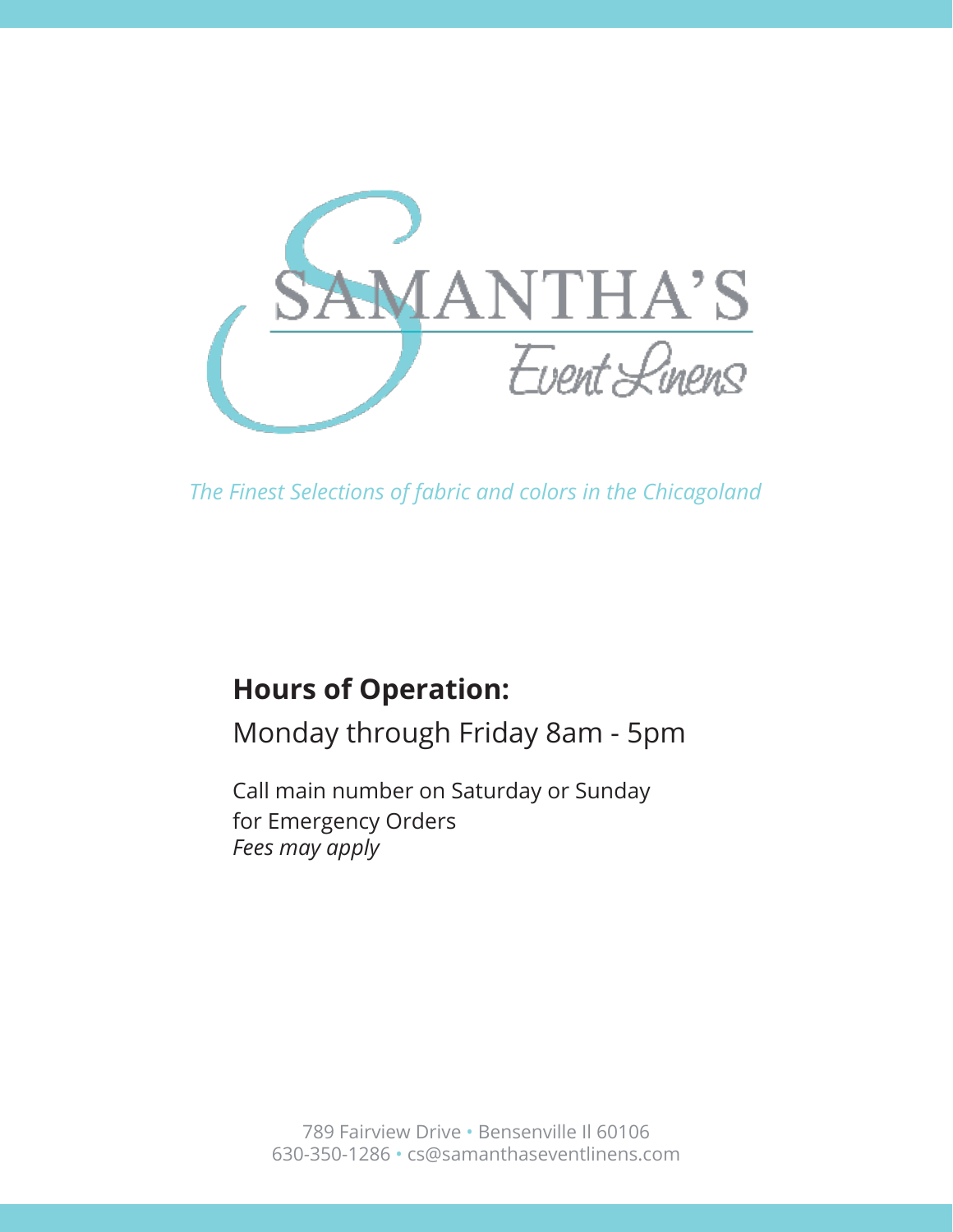

## Table Linen Sizing Chart

#### **Table Linen - Polyester - Solids**

| 54" Square                   |  |
|------------------------------|--|
| 90" Square                   |  |
| 90" Round                    |  |
| 108" Round                   |  |
| 120" Round                   |  |
| 132" Round                   |  |
| 72" x 120" Banquet           |  |
| 90" x 132" Skirtless Banquet |  |
| 90" x 156" Skirtless Banquet |  |
| $20'' \times 20''$ Napkins   |  |
| 12" x 108" Runners           |  |
|                              |  |

#### **Table Linen - Majestic**

| 120" Round                   |
|------------------------------|
| 132" Round                   |
| 90" x 132" Skirtless Banquet |
| 90" x 156" Skirtless Banquet |
| 20" x 20" Napkins            |
| 12" x 108" Runners           |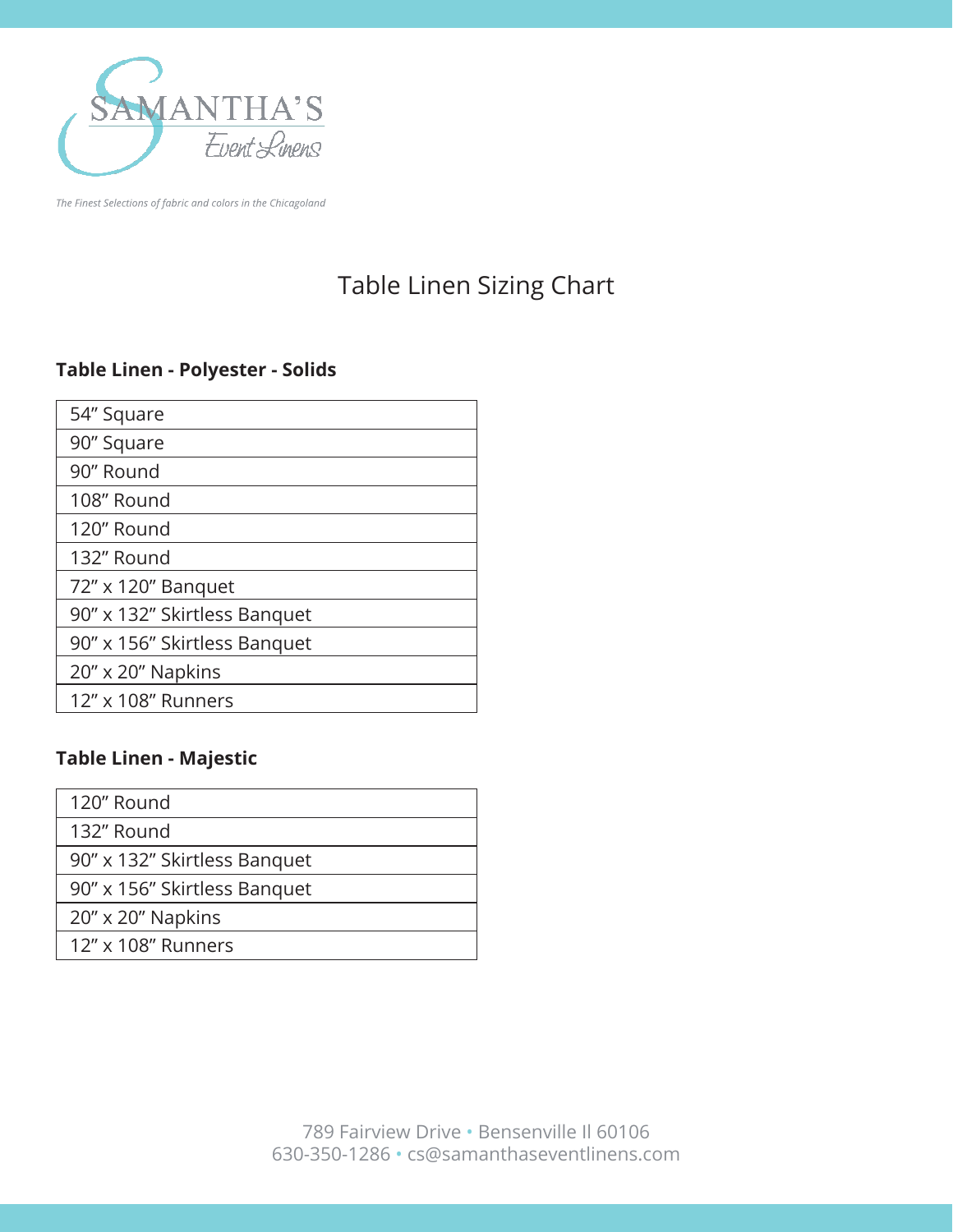

## **Table Linen - Pintuck**

| 120" Round                   |
|------------------------------|
| 132" Round                   |
| 90" x 132" Skirtless Banquet |
| 90" x 156" Skirtless Banquet |
| 20" x 20" Napkins            |
| 12" x 108" Runners           |

#### **Table Linen - Bengaline**

| 120" Round                   |
|------------------------------|
| 132" Round                   |
| 90" x 132" Skirtless Banquet |
| 90" x 156" Skirtless Banquet |
| $20'' \times 20''$ Napkins   |
| 12" x 108" Runners           |
|                              |

#### **Table Linen - Lamour**

| 90" Square                   |
|------------------------------|
| 90" Round                    |
| 120" Round                   |
| 132" Round                   |
| 90" x 132" Skirtless Banquet |
| 90" x 156" Skirtless Banquet |
| 20" x 20" Napkins            |
| 12" x 108" Runners           |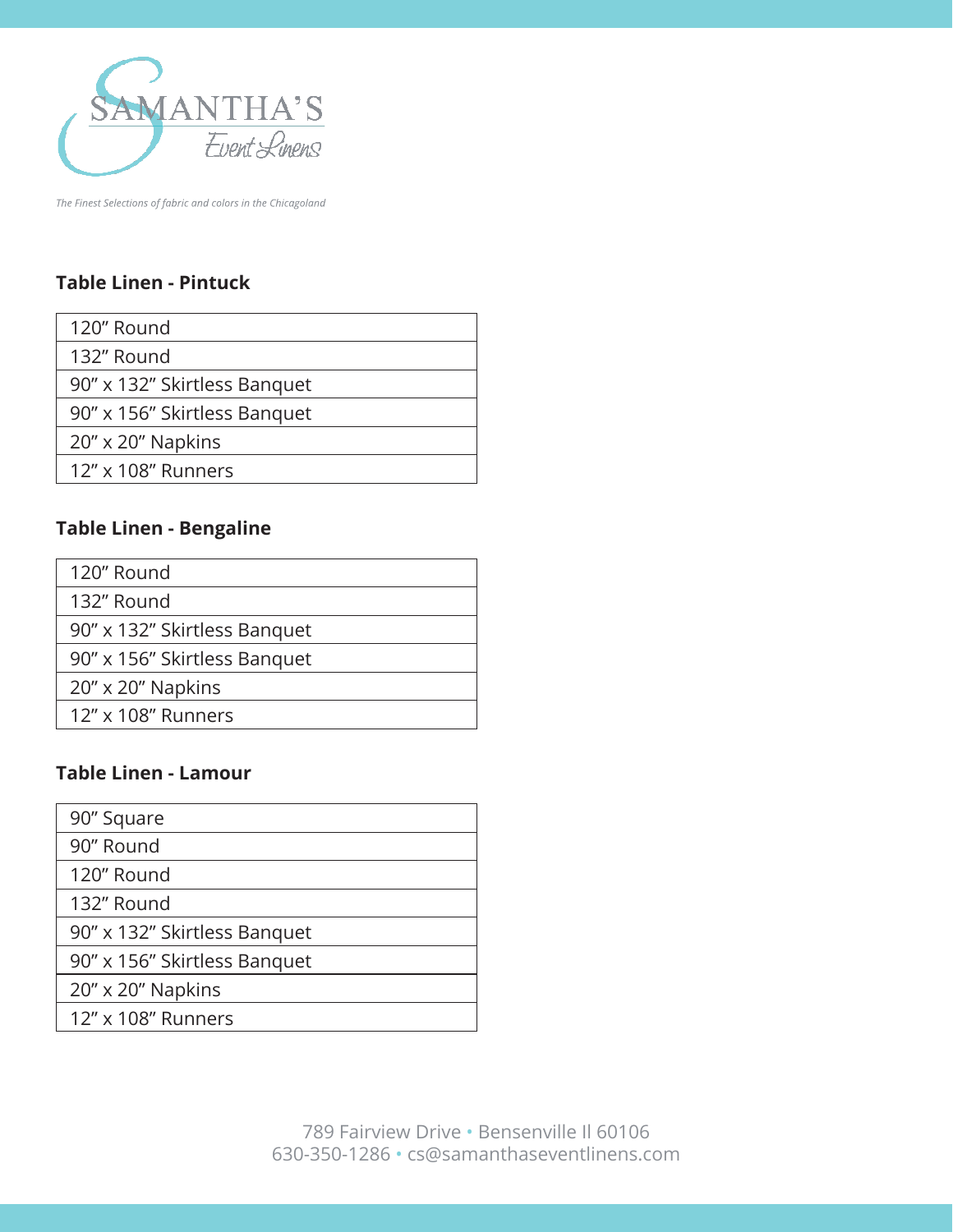

### **Table Linen - Polyester - Checker**

| 90" Square                   |
|------------------------------|
| 90" Round                    |
| 108" Round                   |
| 120" Round                   |
| 132" Round                   |
| 72" x 120" Banquet           |
| 90" x 132" Skirtless Banquet |
| 90" x 156" Skirtless Banquet |
| 20" x 20" Napkins            |

#### **Table Linen - Prints**

| 132" Round |                    |  |
|------------|--------------------|--|
|            | 90" x 90" Square   |  |
|            | 12" x 108" Runners |  |
|            |                    |  |

## **Table Linen - Modern Circle Wave**

132" Round

| <u>90" x 90" Square</u> |  |
|-------------------------|--|
| 12" x 108" Runners      |  |
|                         |  |